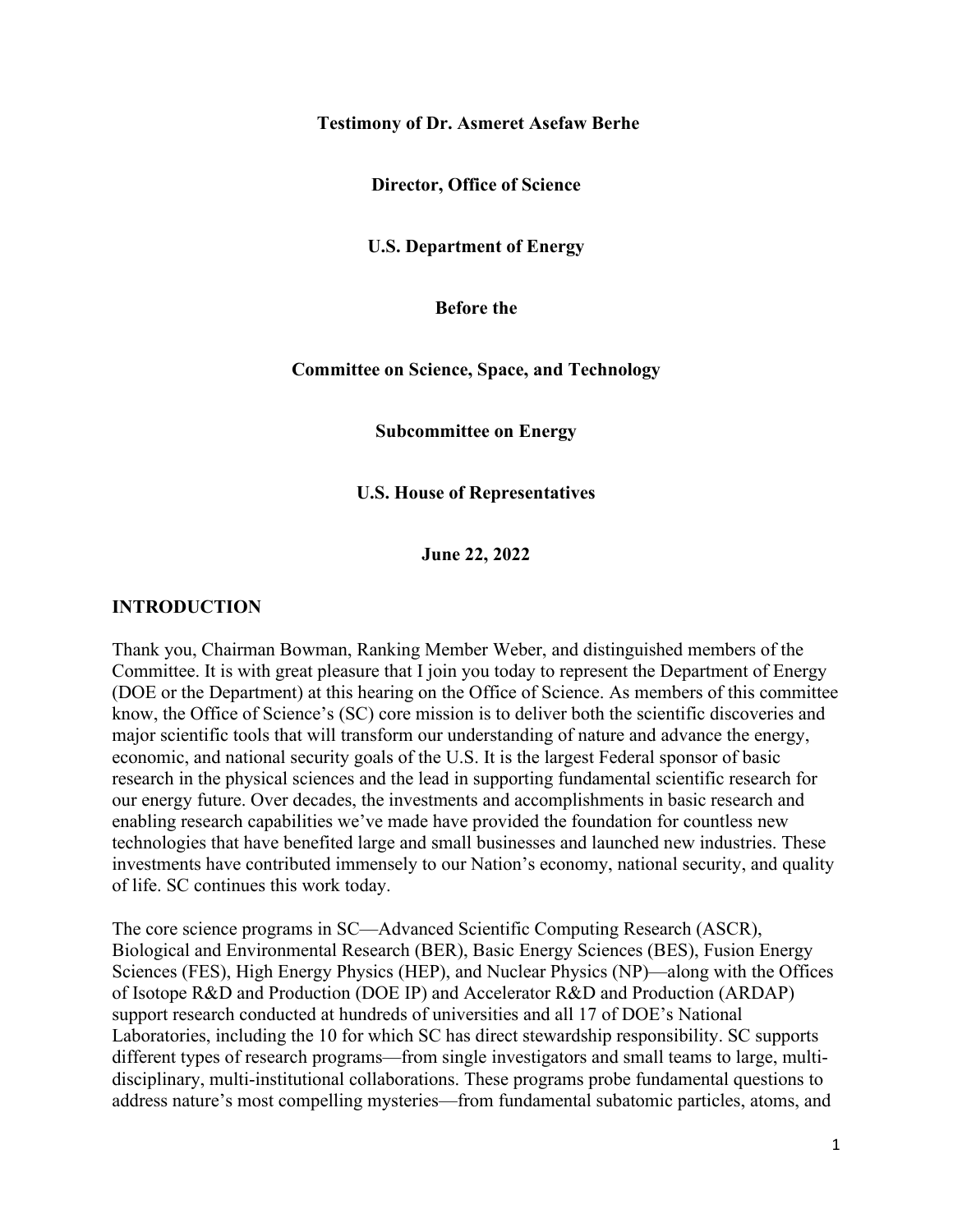molecules that form the building blocks of our universe, to highly complex and dynamic systems, such as energy storage processes, microbial cells, and carbon cycling in the environment. The knowledge gleaned from this research provides the foundation for new discoveries and innovations that are essential to fulfilling the Department's missions.

Many of the transformative scientific discoveries made by our research community are enabled by our stewardship of 28 scientific user facilities, which are available to all researchers based on the scientific merit of their proposed research. These tools include the world's most powerful computers, brightest X-ray light sources, most intense neutron sources, fastest information network, and specialized capabilities, such as nanofabrication and multiple modes of imaging, within centers for nanoscience and bio-characterization. The Department continues to invest in the development of the next generation of scientific tools to maintain U.S. leadership in scientific discovery and technology development to support our Nation's economic competitiveness and national security.

#### **Expanding Our Understanding of Matter, Energy, Space, and Time**

SC-supported research in High Energy Physics (HEP) and Nuclear Physics (NP) expands our understanding of the universe, from the subatomic scale to the cosmic scale. Our investments ensure that the United States maintains its leading roles in these highly international efforts. Many of the groundbreaking discoveries enabled by the support provided by these programs and their predecessors at DOE—from the discovery of the top quark and the Higgs Boson to the discovery and characterization of the quark-gluon plasma to the recent measurements at the Muon g-2 experiment that call into question the standard model of physics—have been possible only due to the coordinated efforts of thousands of scientists in the U.S. and abroad working together at some of the most complex scientific instruments ever conceived and constructed. SC's support for research in fundamental physics requires the development of cutting-edge technologies, including those for accelerator science.

Half of the 28 current SC user facilities have a particle accelerator as a central component, providing particles and radiation of unmatched quality and facilitating research for thousands of researchers each year (almost 14,000 scientists in 2021). Keeping the accelerator-based SC facilities at the cutting edge requires continued, transformative advances in accelerator science and technology, as well as a workforce able to employ these tools to perform world-leading research. Developing new accelerator technologies for future generations of experimental facilities and supporting translation of these technologies into a broad range of applications that benefit society requires a coordinated effort across SC.

#### *Program Intro*

#### **HIGH ENERGY PHYSICS**

The HEP program's mission is to understand how the universe works at its most fundamental level by discovering the elementary constituents of matter and energy, probing the interactions between them, and exploring the basic nature of space and time. U.S. investments in this area have been guided since 2014 by the report of the Particle Physics Project Prioritization Panel (P5), a multiyear scientific community effort coordinated by the High Energy Physics Advisory Panel (HEPAP) that identified five intertwined science drivers of particle physics with great promise for discovery. We pursue breakthroughs in these areas through a global program that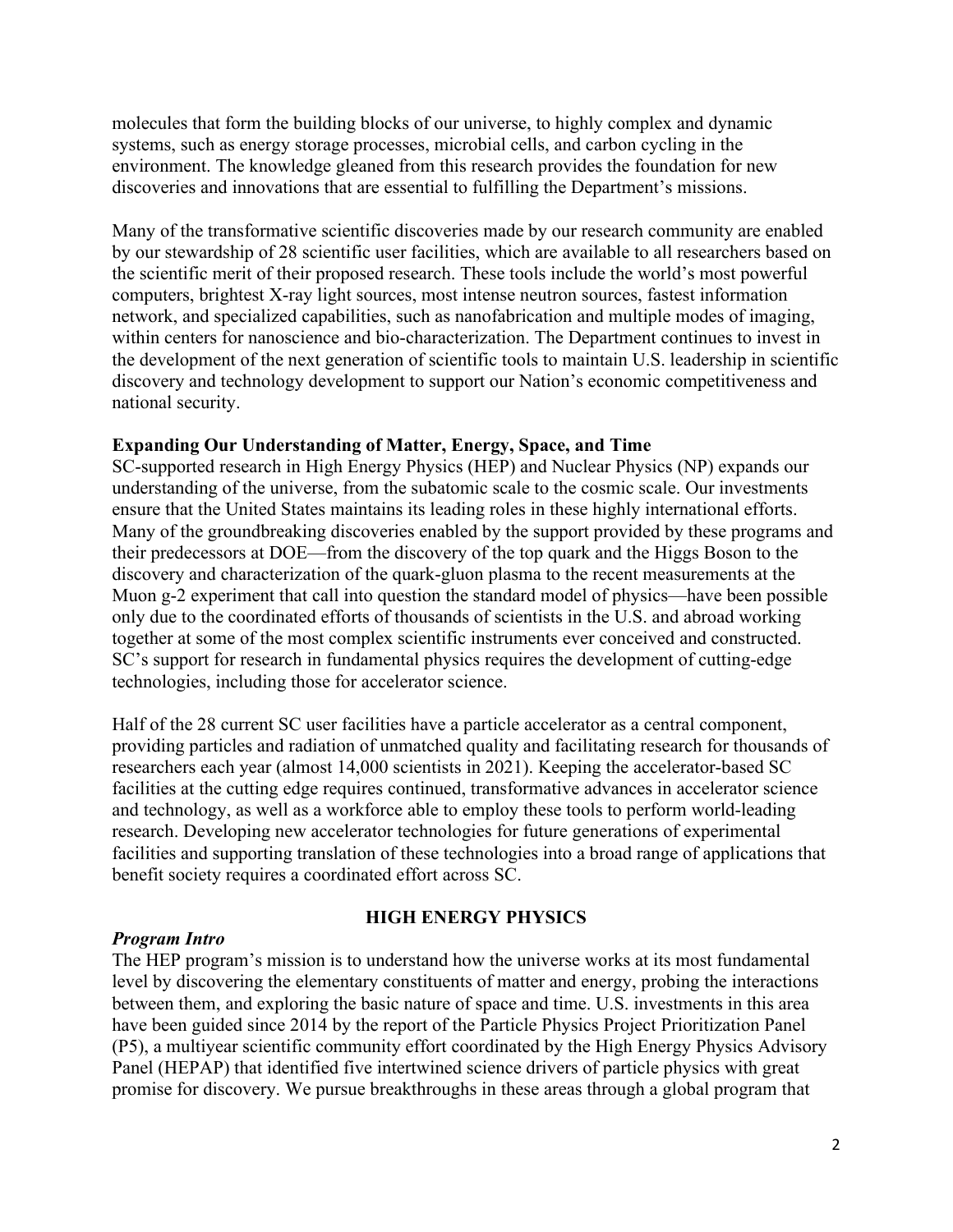includes national and international partnerships that have enabled the U.S. to host world-leading facilities like the future Long Baseline Neutrino Facility and Deep Underground Neutrino Experiment (LBNF/DUNE), and for U.S. scientists to access the most advanced facilities located abroad.

SC, through HEP, has played an important role in the collaboration between the U.S. and the European Organization for Nuclear Research (CERN) at the Large Hadron Collider (LHC), the world's largest and highest-energy particle collider. This collaboration continues with the High Luminosity upgrade of the LHC accelerator and two large detectors, which will increase the particle collision rate and increase the reach for discovering new physics. SC is leading in the development of LBNF/DUNE, our next big international mega-science project. When complete, this multi-location facility will be the centerpiece of a U.S.-hosted world-leading neutrino research program. It will use the world's most intense neutrino beam and large, sensitive underground detectors to reveal answers to fundamental mysteries of the universe.

Going forward, the scientific community is set to undertake the next iteration of the P5 process. When completed in 2023, the next strategic plan is expected to help HEP chart a course to support this scientific community through the rest of this decade and develop a high-level vision that enables the following decade of fundamental discoveries. The next iteration of the P5 process will include input from across the HEP community via an inclusive, community-led process, as well as the P5 panel itself, where particular attention will be paid not only to representing the full range of the community's science interests and aspirations, but also its rich diversity in terms of type and geography of institutions, and individual backgrounds and career stages. HEP plays a central role in this community, providing approximately 85% of U.S. particle physics funding, as well as supporting international collaborations.

## *Research Goals*

HEP continually explores the primary structure of the universe—always pushing to higher energy collisions, more intense particle beams, and extremely low background environments in search of new and unexpected phenomena. In recent years, a significant focus of the field has been probing the known but most mysterious fundamental particles and forces in the Universe, such as the Higgs boson, discovered at the LHC in 2012. It is a particle unlike any other because it endows most other particles with mass through its interactions. A greater understanding of these interactions may finally help us unlock what lies beyond our current knowledge of particle physics. Conversely, neutrinos fill up the universe but are elusive because they glide through almost everything without interacting. Neutrinos may hold the key to why matter exists at all in the universe, as opposed to nothing. The LBNF/DUNE experiment will find the answer to this and other compelling questions.

Beyond the known particles lie the known unknowns: phenomena whose existence has been inferred from observations, but whose fundamental nature is still unclear. Two of the most important are appropriately referred to as "dark matter" and "dark energy," indicating how little we know about them. In short, dark matter holds the universe together via gravity but cannot be seen; it is thought to be due to exotic new kinds of particles yet to be discovered. Dark energy acts as a kind of anti-gravity, slowly pulling the universe apart over time. Physicists have no idea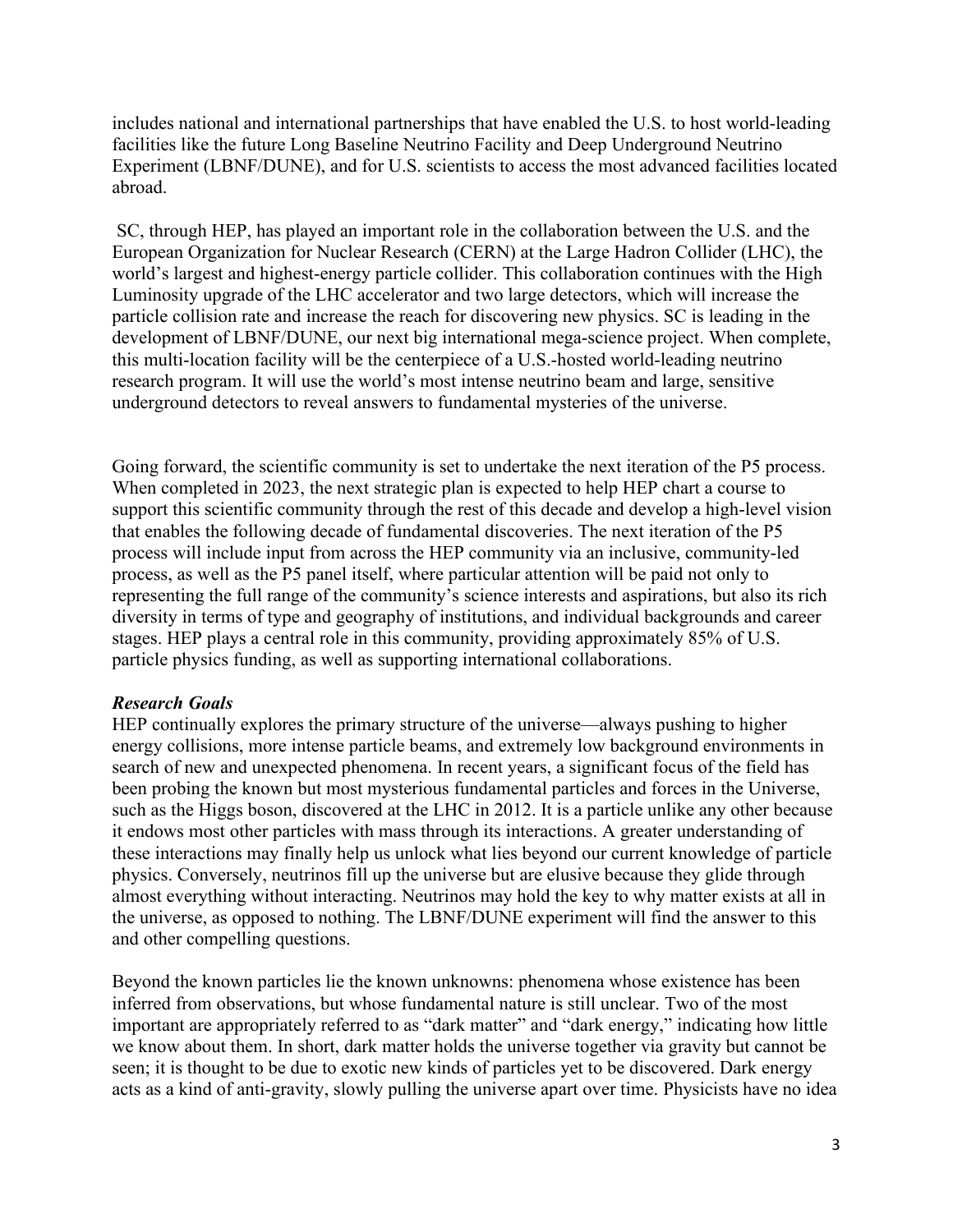yet what causes that effect*,* but it is clearly seen in multiple types of observations. Exploration of the "dark sector" is one of the great challenges for particle physics in the  $21<sup>st</sup>$  century and has inspired several new collaborative efforts between SC and other Federal agencies. For example, SC is working with the National Science Foundation on the Cryogenic Dark Matter Search experiment and the Vera C. Rubin Observatory, which will make precision measurements of the effects of dark energy. SC continues its long-standing collaboration with NASA on the Fermi Gamma Ray Space Telescope mission and the Alpha Magnetic Spectrometer experiment on the International Space Station, both of which provide important indirect constraints on dark matter, among other science goals.

While HEP provides insights about the universe that inspire awe and intellectual curiosity, it also leads to practical advances here on Earth. The best-known practical application to emerge from HEP is the World Wide Web, created by researchers at CERN who needed a simple, platformindependent way to share data between collaborators separated across time-zones. Less known but also broadly impactful is the significant role HEP played in developing the critical technology underlying modern Magnetic Resonance Imaging (MRI) systems. The superconducting material developed for high-field magnets in large particle accelerators—as well as the industrial-scale deployment of the magnets needed in those facilities—drove down the cost and drove up the performance of the technology, making modern high-resolution MRI an accessible and indispensable tool for medical diagnostics. Numerous other medical imaging technologies were derived from advanced sensors originally developed as particle physics detectors. More than 30,000 particle accelerators are in operation around the world, serving medicine, industry, energy, the environment, national security, and discovery science, with over 7,000 of them medical accelerators dedicated to the diagnosis and treatment of disease, including cancer. <sup>[1](#page-3-0)</sup> As accelerator science and technology continue to advance, so too will their benefits to society.

#### **NUCLEAR PHYSICS**

#### *Program Introduction*

The NP program focuses on discovering, exploring, and understanding all forms of nuclear matter—including not only the familiar forms of matter we see around us, but also exotic forms that existed in the first moments of the universe and that may exist today inside neutron stars. The overarching goal of this program is to understand why matter takes on the specific forms observed in nature. The science supported by NP covers an extraordinary range in both time and scale: from probing quarks and gluons inside protons, to searching for the largest nuclei that can exist from microseconds after the Big Bang up to the present day. The community therefore requires access to a suite of accelerator facilities with unique, complementary capabilities. Currently, NP operates four national user facilities: the Relativistic Heavy Ion Collider (RHIC) at Brookhaven National Lab (BNL), the Continuous Electron Beam Accelerator Facility (CEBAF) at Thomas Jefferson National Accelerator Facility (TJNAF), the Argonne Tandem Linear Accelerator System (ATLAS), and the recently commissioned Facility for Rare Isotope Beams (FRIB) at Michigan State University. In the future, the Electron-Ion Collider (EIC), to be located at BNL, will provide the ability to "look inside" the proton and discover how the mass of

<span id="page-3-0"></span><sup>&</sup>lt;sup>1</sup> The Accelerators for America's Future website has information about the broad range of applications of accelerator technology and links to workshops over the last more-than-a-decade sponsored by DOE. The website can be accessed at [http://www.acceleratorsamerica.org/.](http://www.acceleratorsamerica.org/)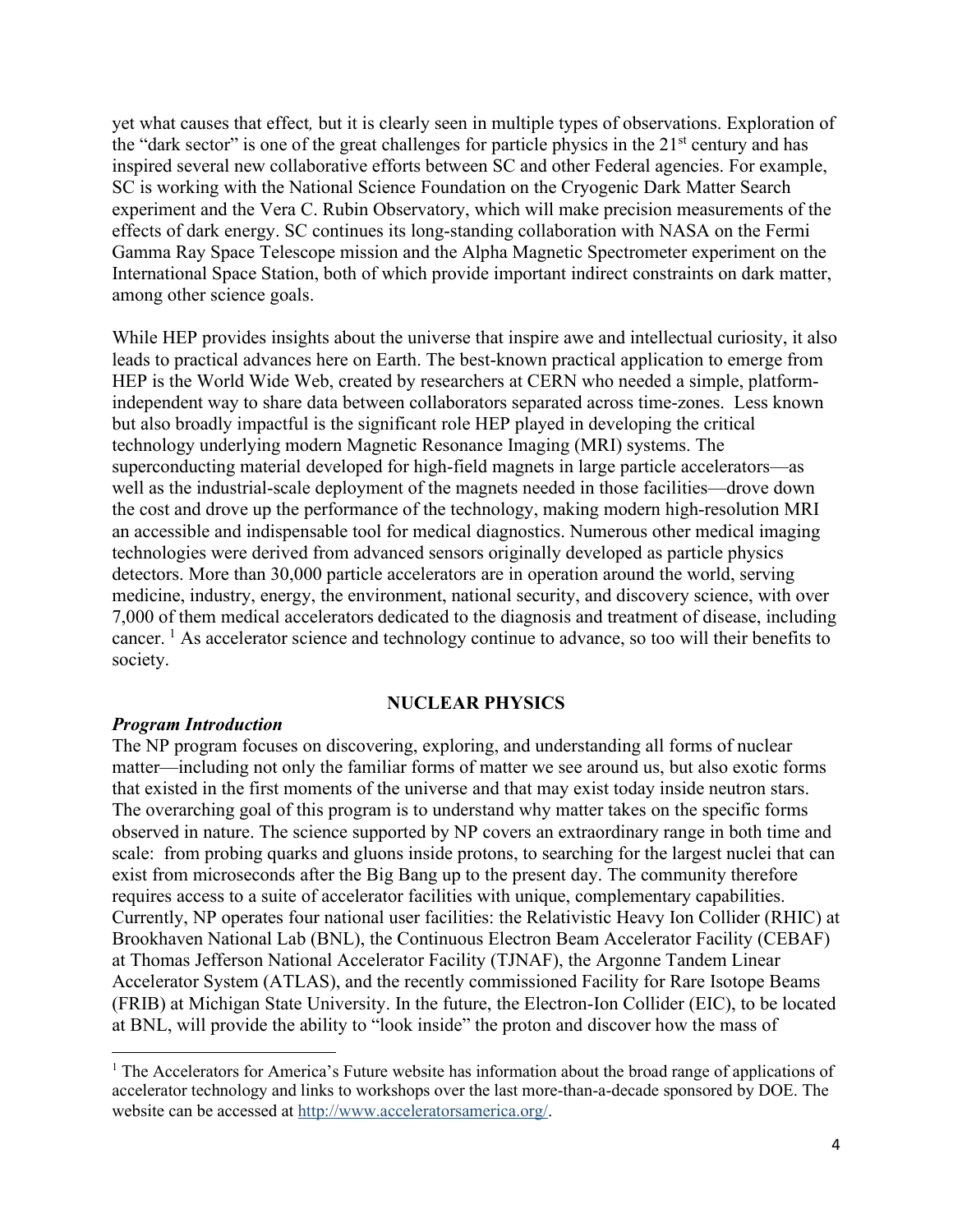everyday objects is dynamically generated by the interaction of quark and gluon fields inside protons and neutrons. As noted by the National Academy of Sciences, $<sup>2</sup>$  $<sup>2</sup>$  $<sup>2</sup>$  the EIC will also</sup> maintain U.S. leadership in accelerator science and technology of colliders. NP provides over 90 percent of the nuclear science research funding in the United States and supports U.S. participation in select international collaborations.

## *Research Goals*

As documented in the National Research Council report, *Nuclear Physics: Exploring the Heart of Matter,*[3](#page-4-1) NP research explores a broad range of epochs in the universe. RHIC recreates new forms of matter and phenomena that occurred in the extremely hot, dense environment that existed in the infant universe, including quark-gluon plasmas. CEBAF extracts information on quarks and gluons bound inside protons and neutrons that formed shortly after the universe began to cool. ATLAS "gently" accelerates nuclei to energies typical of nuclear reactions in the cosmos to further our understanding of the ongoing synthesis of heavy elements such as gold and platinum. FRIB, SC's newest scientific user facility located at Michigan State University, will afford access to eighty percent of all isotopes predicted to exist in nature and help to answer the long-standing "grand challenge" question of the ultimate limits of nuclear existence—extending our understanding of the extent to which neutrons can be added to elements before they become unstable—and the astrophysical sites and isotopic paths to heavy element production in the cosmos. All these experimental efforts, as well as the theoretical research that underpins them, is focused on understanding why matter takes on the specific forms observed in nature and how that knowledge can benefit society in the areas of energy, climate, commerce, medicine, and national security.

The future EIC will be a discovery machine for unlocking the secrets of the "glue" that binds the building blocks of visible matter in the universe. It will look inside the nucleus, and even inside its protons and neutrons. The EIC will be a particle accelerator that collides electrons with protons and nuclei to produce snapshots of those particles' internal structure. The electron beam will reveal the arrangement of the quarks and gluons that make up the protons and neutrons of nuclei. The force that holds quarks together, carried by the gluons, is the strongest force in nature. The EIC will allow us to study this "strong nuclear force" and the role of gluons in the matter within and all around us. While protons and neutrons make up the bulk of everything we see in the universe, their constituent quarks account for only a small fraction of their mass. That means gluons—massless particles that generate the glue-like force field of the strong nuclear force that holds quarks together—could account for more than 90 percent of the mass of visible matter in the universe, but the mechanism is unknown. The EIC will be a novel tool for exploring this inner microcosm dominated by gluons.

In addition to advancing scientific knowledge, pushing the boundaries of nuclear physics research facilities enables development of technologies that have near- and long-term benefits for society, even well outside of nuclear physics. The EIC currently beginning construction will be

<span id="page-4-0"></span><sup>&</sup>lt;sup>2</sup> National Academies of Sciences, Engineering, and Medicine 2018. An Assessment of U.S.-Based Electron-Ion Collider Science. Washington, DC: The National Academies Press. [https://doi.org/10.17226/2517,](https://doi.org/10.17226/2517) p. 1.

<span id="page-4-1"></span><sup>&</sup>lt;sup>3</sup> National Research Council 2013. Nuclear Physics: Exploring the Heart of Matter. Washington, DC: The National Academies Press. https://doi.org/10.17226/13438.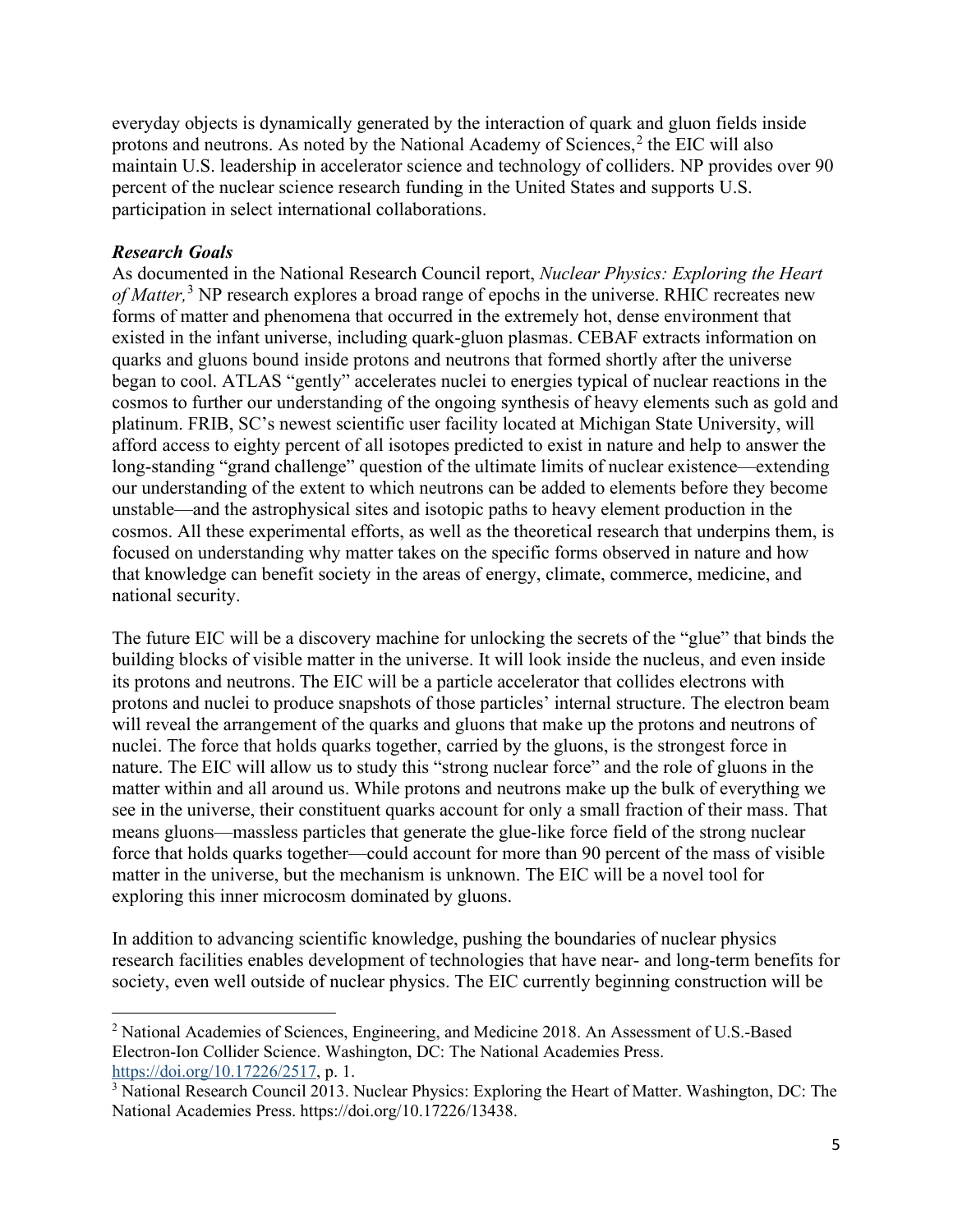the most advanced collider ever built, and even at this early stage promises multiple game changing technological advances. First among these is the ability to "cool" the forces that ordinarily diffuse the packets of closely packed charged particles in an accelerator beam and reduce the probability of the particles colliding as desired to provide new scientific insights. The development of so-called "strong cooling" technology for the EIC will allow it to have the highest collisions rate ("luminosity") possible and is also of central interest to any application requiring an extremely intense particle beam, such as materials testing and modification, production of X-rays for lithography, radiography, high-power microwave generation, or nuclear fusion.

The ability to develop, for the first time ever, a three-dimensional tomograph of the interior of the proton will require the development of innovative signal processing/noise reduction techniques as well as ultrafast on-the-fly data syncing and image reconstruction. These are technological advances with ready extension to imaging for other important applications in the physical sciences and medicine.

As the most challenging and complex particle collider ever built, the EIC will require full integration of innovative artificial intelligence, machine learning and advanced sensor technology, advancing the state-of-the-art for optimization of particle accelerator facility command and control as well as operational safety and efficiency―technological advances readily extensible to any complex electro-mechanical system.

## **ISOTOPE R&D AND PRODUCTION**

## *Program Introduction:*

The Department of Energy Isotope R&D and Production Program (DOE IP) supports worldleading research and development associated with creating novel and more efficient isotope production and processing techniques and has been at the forefront of the development and production of radioactive and stable isotopes that are used worldwide. [4](#page-5-0) Isotopes are vital to ensuring the Nation's security and prosperity. They are enabling components in technologies used for numerous mission critical applications. Isotopes are used in, for example, the development and deployment of technologies for national security and defense, energy production, industrial manufacturing, medicine, quantum information, space exploration, and discovery science. DOE IP is uniquely responsible for producing critical radioactive and stable isotopes for the Nation that are either in short supply or not commercially available. For many isotopes, DOE IP is the only producer in the world.

DOE IP maintains robust partnerships with Federal and industrial stakeholders. This ensures its isotope production and R&D activities are focused on meeting the Nation's critical isotope needs. For example, DOE IP chairs an interagency group to ensure helium-3 availability for national security and cryogenics. DOE IP has recently established production capabilities for strontium-90, promethium-147, and other radioisotopes for nuclear batteries and long-lived radioisotope power sources for defense and space applications. Advanced stable isotope

<span id="page-5-0"></span><sup>4</sup> DOE IP was restructured to a stand-alone program within the Office of Science (SC) in 2020 after more than a decade as a subprogram within the SC Office of Nuclear Physics (NP). To assist DOE IP in planning for the future of the isotope research and production, SC is establishing a dedicated advisory committee for the program.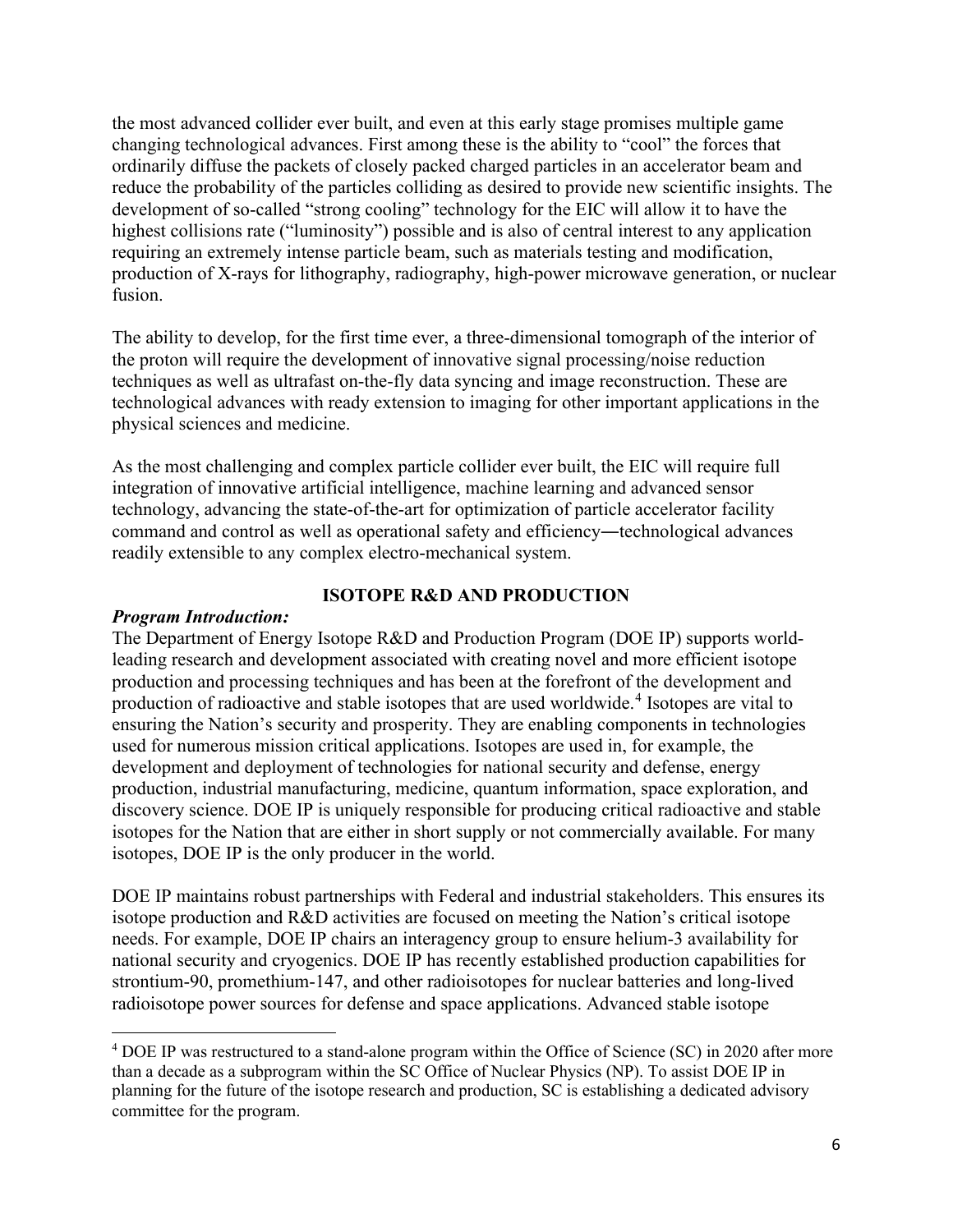enrichment capabilities are being established to address demand in medicine, research, and quantum information science (QIS). DOE IP is working with advanced nuclear fission and fusion energy companies to establish the enriched stable isotope supply chains necessary for development, demonstration, and deployment projects. The DOE IP is collaborating with the National Cancer Institute (NCI) to accelerate the transition of promising medical isotopes, such as actinium-225, from the laboratory to clinical trials. DOE IP works closely with U.S. industry, providing isotopes that our foundational to a multitude of applications, such as californium-252 for oil/gas well logging, nickel-63 for explosives testing at airports, and barium-133 for industrial radiography. Overall, DOE IP has a profound impact on the Nation and contributes daily to its security and prosperity.

## *Research Goals:*

The research portfolio of DOE IP is high impact, encompassing advanced targetry, radiochemistry, accelerator and reactor physics, engineering, robotics, and artificial intelligence. The two primary focus areas of the research program are 1) isotopes that can be transformative for cancer therapy, and 2) developing modern enrichment technology for stable isotopes.

A dramatic shift from chemotherapy, targeted alpha therapy (TAT) is an emerging cancer treatment that has shown stunning success in treating metastasized cancers. [5](#page-6-0) For more than a decade, DOE IP has conducted research aimed at developing production and chemical separation techniques to increase availability of isotopes used in TAT in large enough quantities to support clinical trials and applications, in direct response to requests from the NIH and medical community. As a result, DOE IP leads globally in the provision of TAT isotopes and is currently supporting multiple clinical trials.

The U.S. and Russia are the only two countries with expansive stable isotope inventories. Russia still produces enriched stable isotopes with electromagnetic-type devices and gas centrifuges. DOE IP has been re-establishing stable isotope enrichment production in the U.S. that has not existed since the 1990's to replenish dwindling inventories and alleviate dependence on Russia. DOE IP successfully developed novel electromagnetic isotope separation (EMIS) and modern gas centrifuge capabilities in 2017 and currently operates a small EMIS capability at ORNL. The Stable Isotope Production and Research Center (SIPRC), currently under construction, will include modern electromagnetic and gas centrifuge devices and dramatically increase our ability to perform multiple isotope production campaigns at large scale.<sup>[6](#page-6-1)</sup> China is also developing significant stable isotope enrichment capabilities, moving quickly on multiple projects, including construction of a facility that seems similar in magnitude to SIPRC. The U.S. is third in stable isotope production capabilities, behind Russia and China. DOE IP is developing new enrichment capabilities using Atomic Vapor Laser Isotope Separation (AVLIS), to restore U.S. leadership

[therapy\\_en#:~:text=Targeted%20Alpha%20Therapy%20is%20based,are%20spread%20throughout%20th](https://joint-research-centre.ec.europa.eu/scientific-activities-z/medical-applications-radionuclides-and-targeted-alpha-therapy_en#:%7E:text=Targeted%20Alpha%20Therapy%20is%20based,are%20spread%20throughout%20the%20body) [e%20body.](https://joint-research-centre.ec.europa.eu/scientific-activities-z/medical-applications-radionuclides-and-targeted-alpha-therapy_en#:%7E:text=Targeted%20Alpha%20Therapy%20is%20based,are%20spread%20throughout%20the%20body) For review articles summarizing research on TAT, see [https://link.springer.com/article/10.1007/s12210-020-00900-2,](https://link.springer.com/article/10.1007/s12210-020-00900-2)

<span id="page-6-0"></span><sup>5</sup> For a brief description of TAT, see [https://joint-research-centre.ec.europa.eu/scientific-activities](https://joint-research-centre.ec.europa.eu/scientific-activities-z/medical-applications-radionuclides-and-targeted-alpha-therapy_en#:%7E:text=Targeted%20Alpha%20Therapy%20is%20based,are%20spread%20throughout%20the%20body)[z/medical-applications-radionuclides-and-targeted-alpha-](https://joint-research-centre.ec.europa.eu/scientific-activities-z/medical-applications-radionuclides-and-targeted-alpha-therapy_en#:%7E:text=Targeted%20Alpha%20Therapy%20is%20based,are%20spread%20throughout%20the%20body)

<span id="page-6-1"></span>[https://pubmed.ncbi.nlm.nih.gov/30326033/,](https://pubmed.ncbi.nlm.nih.gov/30326033/) or [https://pubmed.ncbi.nlm.nih.gov/22143940/.](https://pubmed.ncbi.nlm.nih.gov/22143940/) . A teaching video for an IB Chemistry course can be found at [https://www.youtube.com/watch?v=bH3plIzYLS8.](https://www.youtube.com/watch?v=bH3plIzYLS8) 6 SIPRC is expected to begin operations in 2032.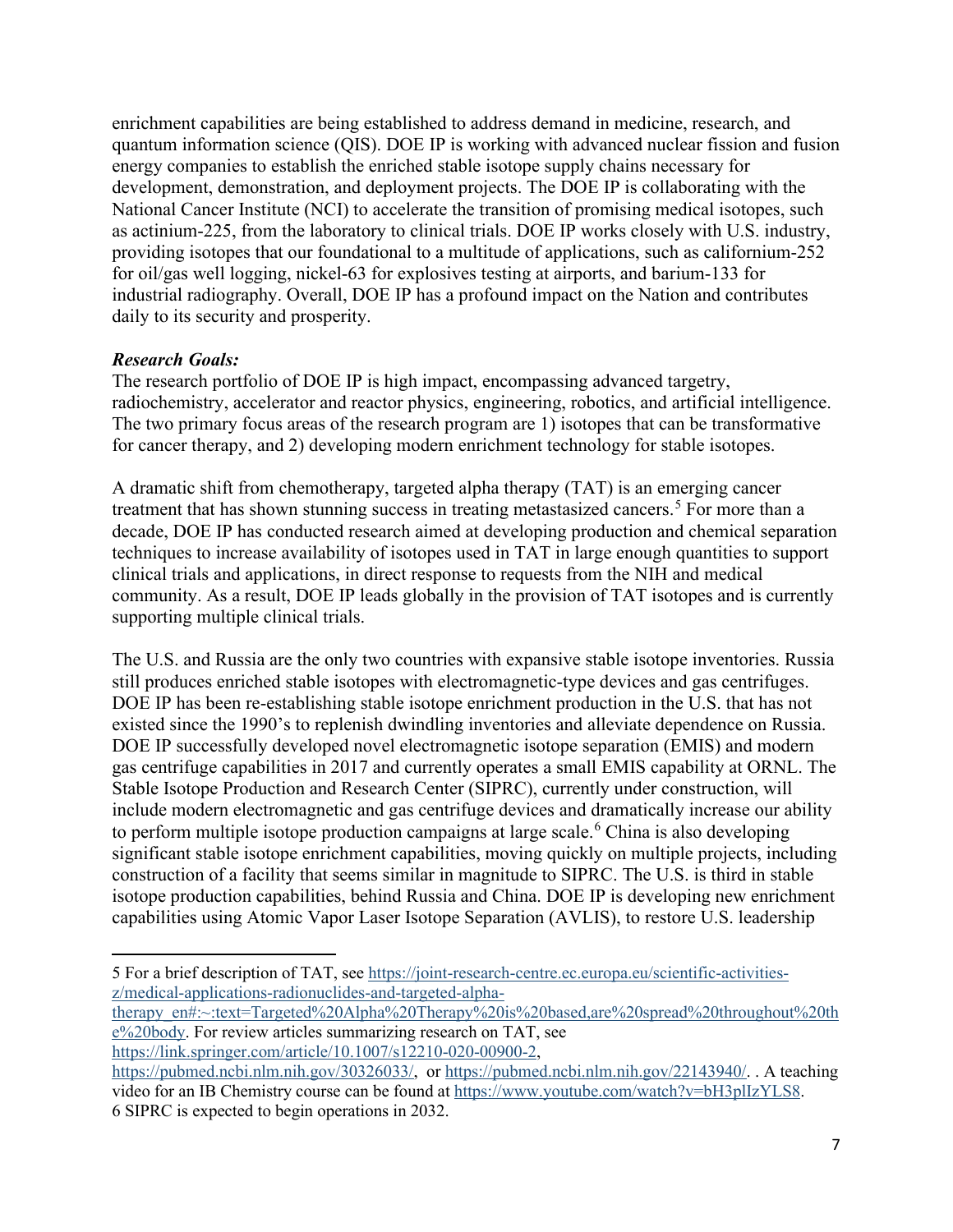and core competencies in multiple stable isotope enrichment capabilities. When implemented, the technique could provide large quantities of enriched isotopes needed for advanced, highburnup nuclear fuels, improving operational reliability and reducing spent fuel generation. Other AVLIS enriched isotopes can support medical, scientific, and research purposes.

## *Impacts of Russian Invasion of Ukraine on Isotope Availability*

The U.S. is dependent upon Russia for many critical isotope supply chains. Russia is the sole or primary source globally of many isotopes needed for medical, commercial, national security, and scientific applications. Current major projects supported by DOE IP, including SIPRC, were identified and initiated prior to Russia's invasion of Ukraine in part due to the recognition of the increased risk posed by reliance on a single country for critical isotopes.<sup>[7](#page-7-0)</sup> Currently, DOE IP is actively working with Federal agencies and industry to identify and mitigate shortages in essential isotopes, within available funds; examples include helium-3 for cryogenics, carbon-14 for radio labeling of bio-chemical compounds for new drug development, cobalt-57 for Mossbauer Spectroscopy (heavily used in the study of nuclear structure in the physical sciences), and ytterbium-171 for quantum computing memory.

To entirely remove U.S. dependence on Russia in the long-term and meet growing U.S. radioisotope demand requires additional radiochemistry infrastructure through the completion of the Radioisotope Processing Facility (RPF) at Oak Ridge National Laboratory (ORNL) for reactor target processing. DOE IP is re-establishing stable isotope enrichment in the U.S. that has not existed since the 1990s. While currently Russia is the major commercial producer of stable isotopes world-wide, the SIPRC will provide the U.S. with large scale production capabilities of stable isotopes to rival those of Russia as well as the new Chinese facility under construction.

## **INFRASTRUCTURE**

## *National Laboratory Infrastructure*

The DOE mission is supported by the 17 DOE National Laboratories. SC supports research across the entire laboratory complex, with the largest share of contributions going to the 10 SCstewarded National Laboratories. The expertise of the laboratory staff, and the research capabilities they help develop and operate, are invaluable assets that serve to advance the frontiers of fundamental scientific discovery, train the scientific and technical workforce in the U.S., and develop the tools and advanced instrumentation that keep our Nation at the forefront of innovation. The DOE National Laboratories are essential resources that the Nation turns to in time of emergencies. The optimal operation of this complex is indispensable to the country's leadership in science and technology development to ensure our energy, economic, and national security.

The DOE National Laboratories were established from the 1940s to 1960s, with some approaching 80 years of service. The research facilities at these Laboratories—including general research laboratories, specialized research centers, accelerators, light sources, high-performance computers, and two nuclear reactors—are supported by general-purpose infrastructure and a vast network of utilities that form the backbone of each site. The 10 SC-stewarded laboratories alone

<span id="page-7-0"></span><sup>7</sup> DOE IP is the only Mission Essential Function in the Office of Science and continues to operate during times of national crisis, mitigating disruptions in isotope supply chains.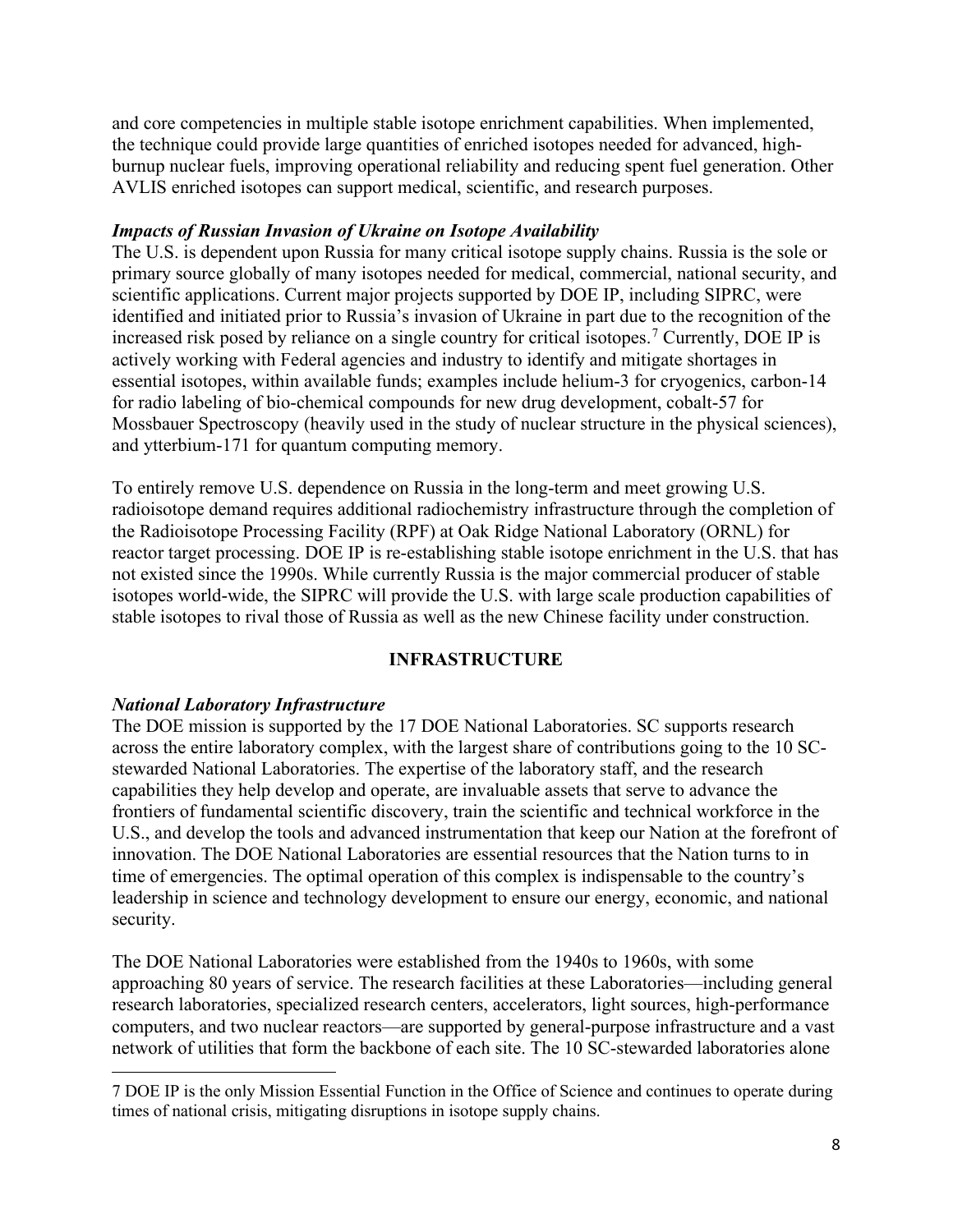comprise an infrastructure portfolio worth nearly \$22 billion, consisting of more than 1,600 buildings accounting for 24 million gross square feet, roads, utilities, and other supporting infrastructure assets on more than 18,000 acres of land. Today, nearly two-thirds of this support infrastructure, including utility systems, is rated as substandard or inadequate, with current deferred maintenance costs totaling \$1 billion. This results in unplanned outages, costly repairs, elevated safety risks, and inefficiencies that impact our ability to maximize contributions to science and society. The Office of Science is pursuing a robust portfolio of maintenance and modernization construction projects across the 10 laboratories in our stewardship, which enable our continued innovation in the conduct of scientific discovery itself to address modern problems, including the application of AI and automation to scientific discovery.

## *Large-Scale Experimental Facilities*

DOE's Office of Science stewards the construction and operation of some of the largest scale experimental facilities ever conceived to probe fundamental questions about the nature of matter, energy, and the cosmos. These powerful discovery tools have helped us unlock exciting insights into the universe that inspire scientists to continue asking new and ever more ambitious questions. It is part of SC's mission is to "deliver…the scientific tools to transform our understanding of nature…", in part because the scale of these projects is too vast to be pursued by smaller groups of researchers or by individual institutions (e.g., universities, private companies). Though realization of these discovery tools is challenging given their scope and ambition, SC has a demonstrated track record of working across constituencies to define these projects and bring them to fruition to meet the Department's science, energy, and security goals, in addition to the wider range of scientific and technical efforts pursued by other Government agencies and the private sector.

NP supports operations at multiple national accelerator user facilities, including the Relativistic Heavy Ion Collider (RHIC), the Continuous Electron Beam Accelerator Facility (CEBAF), the Argonne Tandem Linear Accelerator System (ATLAS), and the Facility for Rare Isotope Beams (FRIB). Completed earlier this year, FRIB is now beginning to deliver on its promise to afford access to eighty percent of all isotopes predicted to possibly exist in nature, including over 1,000 never produced on Earth. The operations of these facilities will be further enhanced by deployment of data analytics tools for autonomous decision making, currently under development through support from NP as well as parallel efforts being advanced across the SC programs. FRIB came in ahead of schedule and on-budget, serving as an exemplar of SC's project management approach and the value of the unique Cooperative Agreement with Michigan State University that was developed for the project.

Currently under construction, the Long Baseline Neutrino Facility/Deep Underground Network Experiment (LBNF/DUNE) aims to enable detection and study of one of nature's most abundant, yet elusive, particles by generating an intense beam of neutrinos, sending it underground for hundreds of miles, and measuring it using very massive detectors. These studies could advance understanding of fundamental science questions—such as, why the universe is comprised of matter instead of antimatter. The project is uniquely complex given both the scale and novelty of the detectors as well as the environment within which they will operate. This complexity made it difficult to advance the design of all parts of LBNF/DUNE simultaneously, so it has been split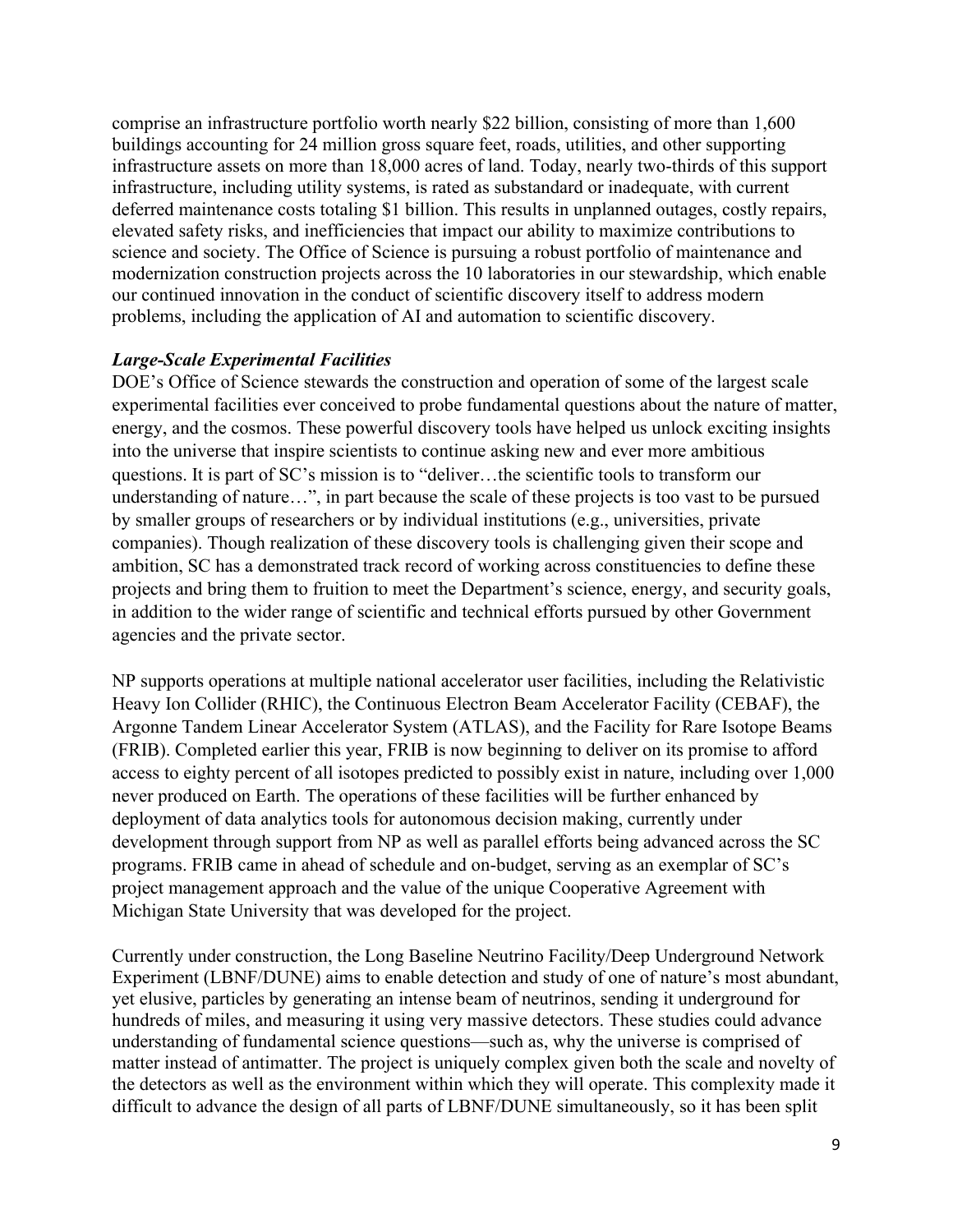into subprojects to facilitate more nimble project management. DOE has continuously evaluated LBNF/DUNE and made adjustments to continue advancing it in a timely manner. The Department and its international partners have confidence that the current approach with subprojects will provide stability going forward and will allow the project to meet its goals more quickly; this approach will be more thoroughly assessed this summer.

Isotope production and processing requires significant and varied infrastructure: nuclear reactors, particle accelerators, facilities to handle nuclear materials and waste, nuclear facilities for radiochemical processing and separations, and secure facilities for enrichment technology. DOE IP has maximized use of existing capabilities throughout the DOE/NNSA complex and university landscape, cost-effectively exploiting capabilities and recovering valuable isotopes from legacy wastes. However, new infrastructure investments are required to mitigate dependencies on foreign supplies of critical isotopes. In the coming years, DOE IP will be completing two projects—the Stable Isotope Production and Research Center (SIPRC) and Radioisotope Processing Facility (RPF), both at Oak Ridge National Laboratory—that will significantly expand on the program's existing laboratory and university-based capabilities in R&D and production of both stable and radioisotopes. SIPRC will provide the U.S. with the capability to enrich large-scale amounts of multiple stable isotopes simultaneously.[8](#page-9-0) RPF will provide urgently needed radiochemical separation capabilities to meet the growing demand for radioisotopes.<sup>[9](#page-9-1)</sup> In addition, DOE IP is reviewing the potential need and use of new facilities and will continue to support R&D at the Facility for Rare Isotope Beams (FRIB) to extract and process unreacted isotopes collected after experiments.

The upcoming Electron Ion Collider (EIC) will extend the conventional facilities and technical infrastructure initially constructed for the Relativistic Heavy Ion Collider. Beyond the partnership between Brookhaven National Laboratory and the Thomas Jefferson National Accelerator Facility, the EIC is being constructed with participation by multiple DOE labs including Argonne, Lawrence Berkeley, Los Alamos, Lawrence Livermore, and Oak Ridge National Laboratories.<sup>[10](#page-9-2)</sup> The EIC is intended to be a scientific asset for the world, and international collaboration with Italy, France, the U.K., Canada, Japan, Poland, and the Czech Republic is actively being pursued. Other countries have expressed interest as well.

These major infrastructure investments and feats of scientific inquiry are aimed at harnessing efforts from broad swaths the HEP, NP, and IP communities. Input regarding the needs for these sorts of facilities is derived from our strategically assembled advisory committees and planning processes to ensure that investment dollars are enabling extensive and impactful research portfolios as we continue to build our understanding of the universe.

## *Science Laboratories Infrastructure (SLI)*

<span id="page-9-0"></span><sup>8</sup> The Stable Isotope Production and Research Center (SIPRC) achieved CD-1 in 2021 and its completion has been delayed to at least 2032, due to constrained funding.

<span id="page-9-1"></span><sup>9</sup> RPF achieved CD-0 in 2021, but constrained funding has pushed completion to at least 2032.

<span id="page-9-2"></span> $10$  The project received CD-1 in June of 2021. Operation of the EIC is envisioned to begin early in the early 2030s, subject to annual appropriations.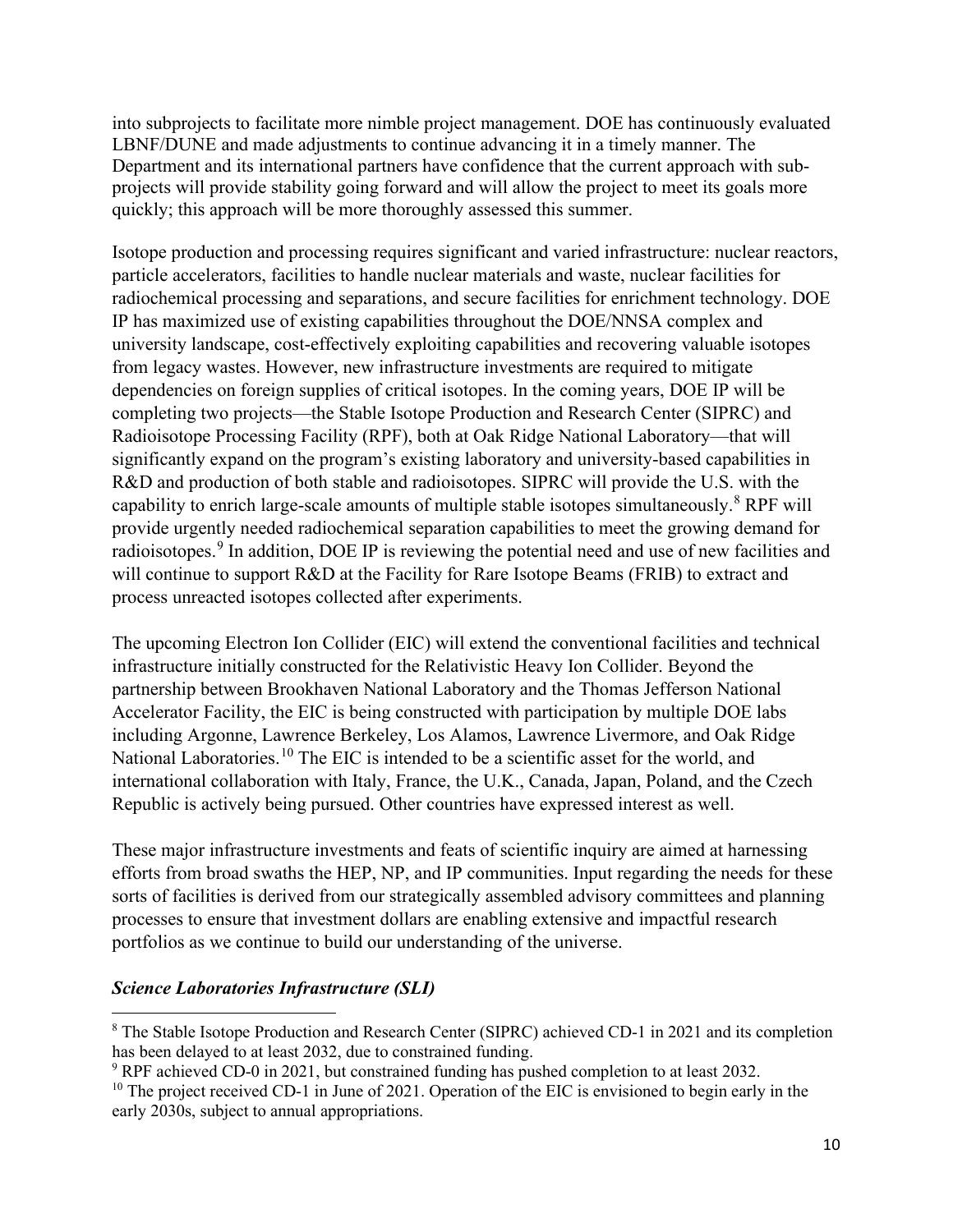The Science Laboratories Infrastructure (SLI) program enables scientific and technical innovation at the SC-stewarded laboratories by funding and sustaining general purpose infrastructure. Though these investments are not directed to specific program areas or projects, it is important to note that they enable an expansive portfolio of experiments, including the largescale experiments. Since 2006 and with the support of Congress, the SLI program has invested over \$1.2 billion to support general purpose buildings and utilities in line-item construction, general plant, and focused utility projects that have successfully provided modern, reliable, and mission-ready facilities and infrastructure to support the SC mission now and into the future. The Department's continued emphasis on addressing core infrastructure issues across the DOE laboratory complex will enhance the ability of these laboratories to continue delivering scientific and technical leadership for the next 80 years and beyond.

#### **WORKFORCE DEVELOPMENT**

SC and all its programs are committed to training a highly skilled research workforce drawing from the best minds across the full spectrum of backgrounds and cultures within the Nation, in alignment with the Biden administration's priorities emphasizing diversity, equity, and inclusion in STEM fields. SC workforce development initiatives support undergraduates, graduate students, and postdoctoral researchers through research and development awards at universities and at the DOE national laboratories as well as educational and training programs to promote science and energy literacy.

Many of the future STEM professionals trained by SC are in the crucial areas of high energy and nuclear physics and isotope production. For example, DOE NP operates a traineeship opportunity for undergraduate students to help ensure the future U.S. nuclear science workforce remains the most competent and capable resource of its kind in the world, while DOE IP trains students and postdoctoral researchers to address the high demand for all core competencies in isotope research and production. The DOE IP traineeship program, in which Texas A&M is the lead institution partnering with 13 other academic sites and 3 DOE/NNSA National Laboratories, was designed to link academic institutions, particularly minority serving institutions (MSIs), with active programs and researchers involved in isotope production and processing, enabling students to participate in activities at a minimum of two different isotope production sites.

The Reaching a New Scientific and Energy Workforce (RENEW) program aims to build foundations for SC research at institutions historically underrepresented in the SC research portfolio. RENEW leverages SC's unique national laboratories, user facilities, and other research infrastructures to provide training opportunities for undergraduate and graduate students, postdoctoral researchers, and faculty at academic institutions not currently well represented in the U.S. science and technology ecosystem. The hands-on experiences gained through the RENEW initiative will open new career avenues for the participants, forming a nucleus for a future pool of talented young scientists, engineers, and technicians with the critical skills and expertise needed for the full breadth of SC research activities. HEP and IP have issued new funding opportunity announcements (FOAs) through the RENEW program, while NP is using RENEW funding to expand its current undergraduate program with an emphasis on engaging institutions and communities historically underrepresented in nuclear physics research.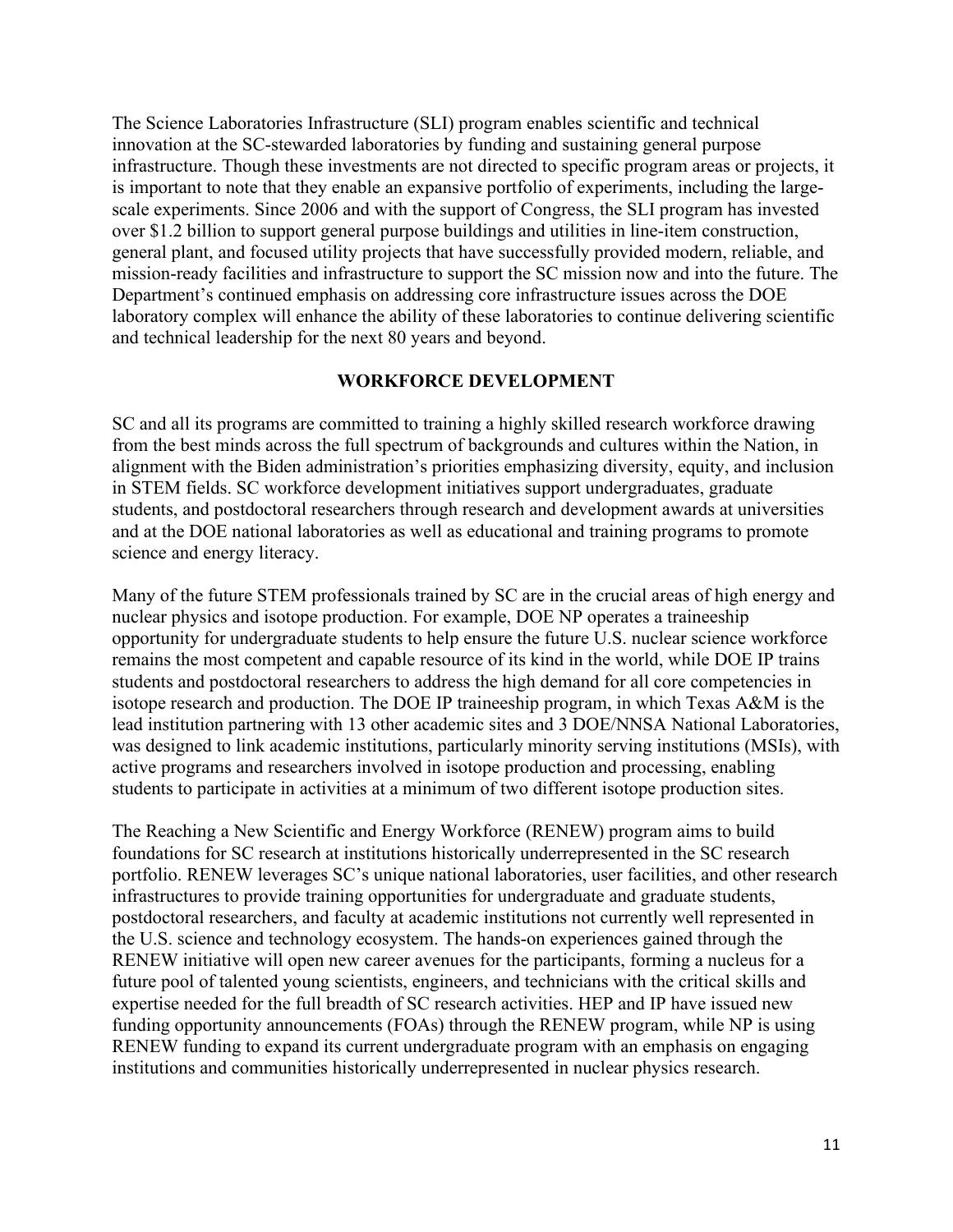Workforce development by these SC programs benefits society not just through advancing research into fundamental questions about the universe, but also by providing career pathways beyond the physics research community. It is estimated that more than two-thirds of people trained in particle physicists and over half of those trained in nuclear physics find their way to diverse sectors of the economy, including energy, information technology, medical physics and imaging, nuclear medicine, electronics, communications, space exploration, national security, and finance. For example, scientists trained in high energy and nuclear physics have pioneered methods in meteorology to measure raindrop sizes with optical sensors. Others are working to develop technologies essential for the realization of a long-distance quantum network. And many of the top financial analysts developed their modeling skills while being trained in particle physics. Wherever the workforce requires highly developed analytical and technical skills, the ability to work in large teams on complex, often globally distributed projects, and the ability to think creatively to solve unique problems, you will find people trained by HEP, NP, and DOE IP workforce development programs.

#### **CONGRESSIONAL GUIDANCE**

SC welcomes the opportunity to work with Congress and our communities to plan and direct the activities of programs in high energy and nuclear physics and isotope research moving forward. We continue to adhere to a structured planning process for developing our world-leading portfolios that treats researchers as valued partners. The Particle Physics Project Prioritization Panel (P5) Strategic Planning process, coordinated by the High Energy Physics Advisory Panel (HEPAP), plays a crucial role in setting priorities for particle physics. The joint DOE/NSF Nuclear Science Advisory Committee (NSAC) provides guidance for nuclear physics and periodically pursues a long-range planning activity to identify the most compelling science questions in the field and guide major programmatic decisions, including next-generation facilities. Going forward, we are pursuing establishing an advisory committee dedicated to isotope R&D and Production, replacing the isotope subcommittee of NSAC. The National Academy of Sciences contributes regular Decadal Surveys on Astronomy and Astrophysics. SC incorporates advising from the research communities through these mechanisms into broader strategic planning and communicates with OMB and OSTP to cooperatively develop budget requests. It is by following this process that SC can be confident that information we provide to Congress accurately reflects the consensus priorities of the relevant research communities and the executive branch of the Federal Government. SC welcomes Congressional guidance and oversight in developing program directions, ensuring necessary authorizations, and determining appropriate funding levels to achieve mission goals.

#### **CONCLUSION**

Chairman Bowman, Ranking Member Weber, and members of the Committee, thank you again for the opportunity to speak with you about our High Energy and Nuclear Physics programs, the importance of isotopes and the work of our Isotope R&D and Production program to meet national needs, and our efforts on ensuring reliable infrastructure and the skilled workforce to enable both missions. Within the Federal Government's research enterprise, SC's core competence is in large scale, multi-institutional, multi-disciplinary science, which takes many forms—large research centers and national laboratories, user facilities, and hosting international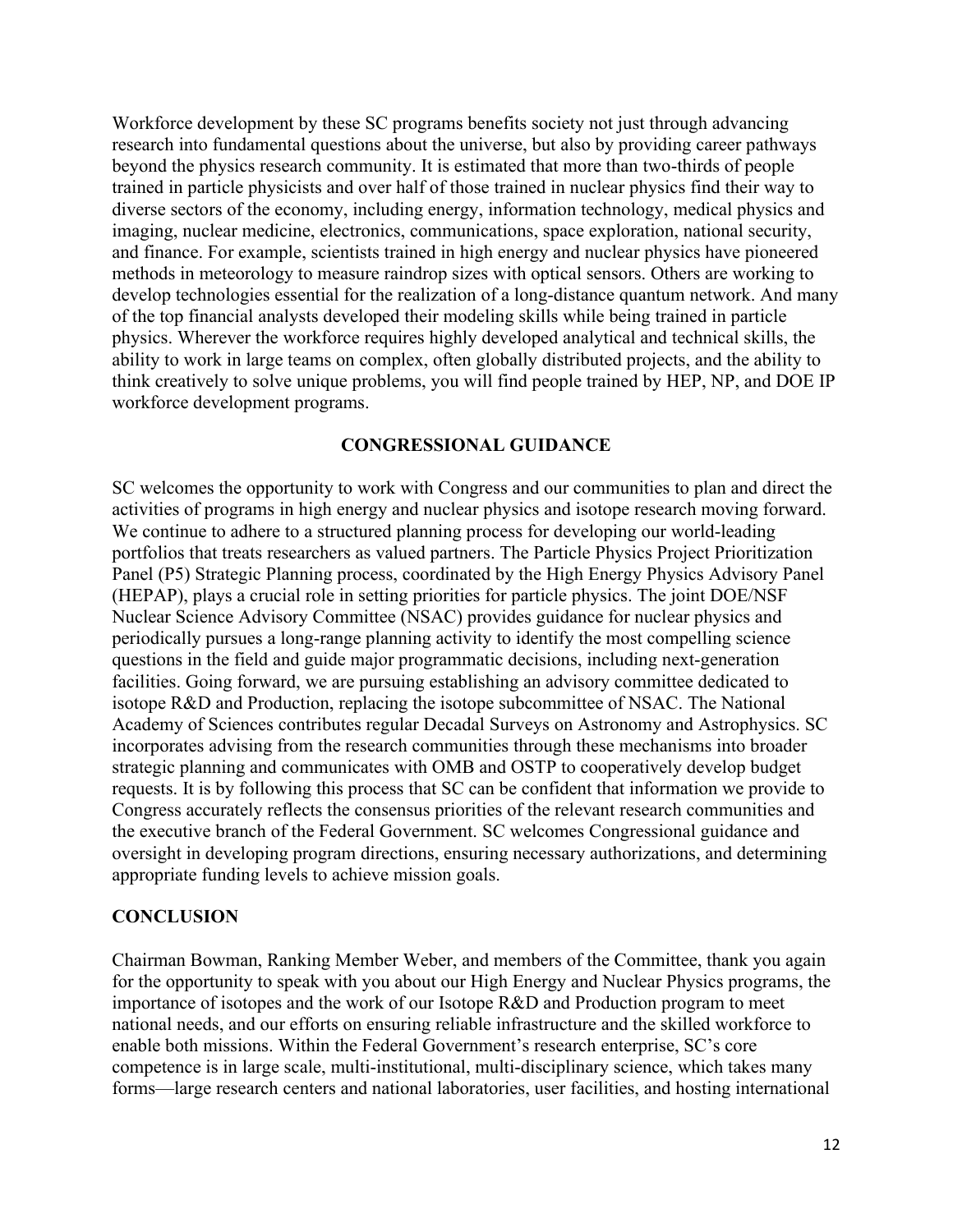mega-science projects such as LBNF/DUNE. To do "big science" well, SC researches and develops the science and technology needed for building the large experimental facilities where future research will be done—cutting-edge particle accelerators, isotope harvesting facilities, exascale supercomputers running artificial intelligence algorithms, and so on. In this way, SC is a force multiplier accelerating scientific advances in multiple fields. SC also serves as the Federal Government's science and technology research service and research laboratories. At the aptly named DOE National Laboratories, staff conduct research not just to meet DOE's mission, but also on behalf of other Federal agencies, as well as state and local governments, and even in partnership with industry to serve the public good. SC's 28 user facilities are where researchers in government, academia, and industry employ world-leading experimental tools to do research at scales that cannot be supported by individual institutions such as universities or corporate laboratories.

Perhaps in no other fields are these massive scales and futuristic technologies as necessary as in High Energy and Nuclear Physics and Isotope R&D and Production. To answer extreme questions about the smallest-scale structures of the universe and its earliest moments requires extreme technologies and engineering, such as the most powerful and highest luminosity particle accelerators and fastest supercomputers. With support for infrastructure and continuing programs for developing a diverse and highly skilled workforce, SC will continue to provide insights into the fundamental nature of the universe and deliver the isotopes and technologies to meet the Nation's needs.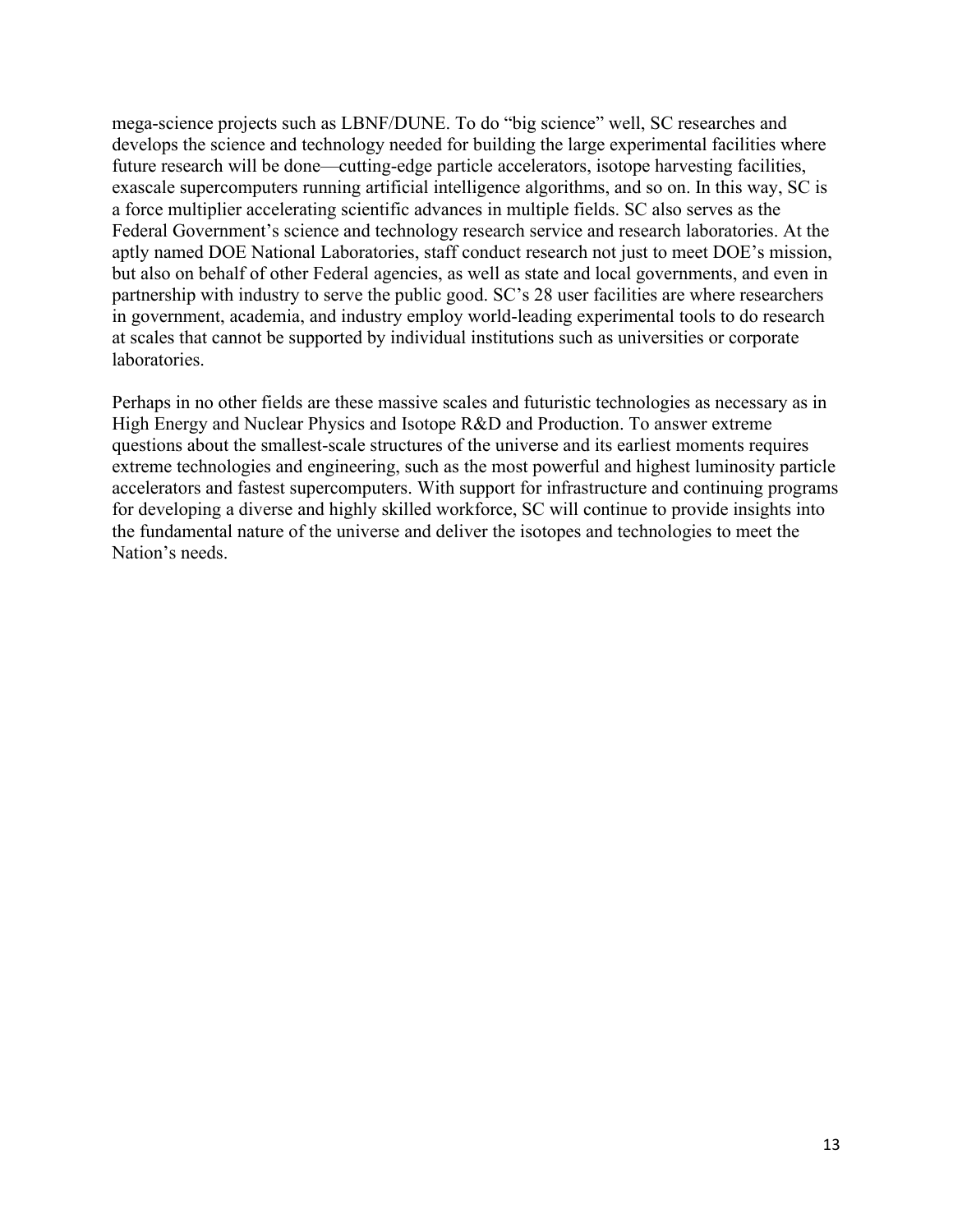# Director, Office of Science

## Asmeret Asefaw Berhe

Dr. Asmeret Asefaw Berhe is Director of the Office of Science at the U.S. Department of Energy. She is on leave from the University of California, Merced where she is a Professor of Soil Biogeochemistry, holds the Ted and Jan Falasco Chair in Earth Sciences and Geology, and serves as the Interim Associate Dean for Graduate Education. Berhe's internationally recognized research lies at the intersection of soil science, global change science, and political ecology, with an emphasis on how the soil system regulates the earth's climate and the dynamic two-way relationship between the natural



environment and human societies. Berhe's expertise on feedbacks in the earth system brings a unique perspective for integrating across the physical and natural sciences.

Berhe's scientific leadership has been recognized by multiple national awards. She is a Fellow of both the American Geophysical Union (AGU) and the Geological Society of America (GSA) and has received numerous awards and honors including the Joanne Simpson Medal from AGU (2020), Bromery Award from GSA (2019), and was selected as a New Voice in Science from the U.S. National Academies of Science, Engineering, and Medicine (2018).

Berhe previously served as the Chair of the US National Committee on Soil Science at the National Academies and chaired the U.S. delegation to the International Union of Soil Sciences' General Assembly at the World Congress of Soil Sciences. Berhe equally has demonstrated leadership in broadening participation in science, as a former Leadership board member for the Earth Science Women's Network and as a founding investigator of the ADVANCEGeo Partnership – a National Science Foundation funded effort to empower (geo)scientists to transform workplace climate through interventions to reduce harassment, discrimination, bullying, and other exclusionary behaviors in research environments.